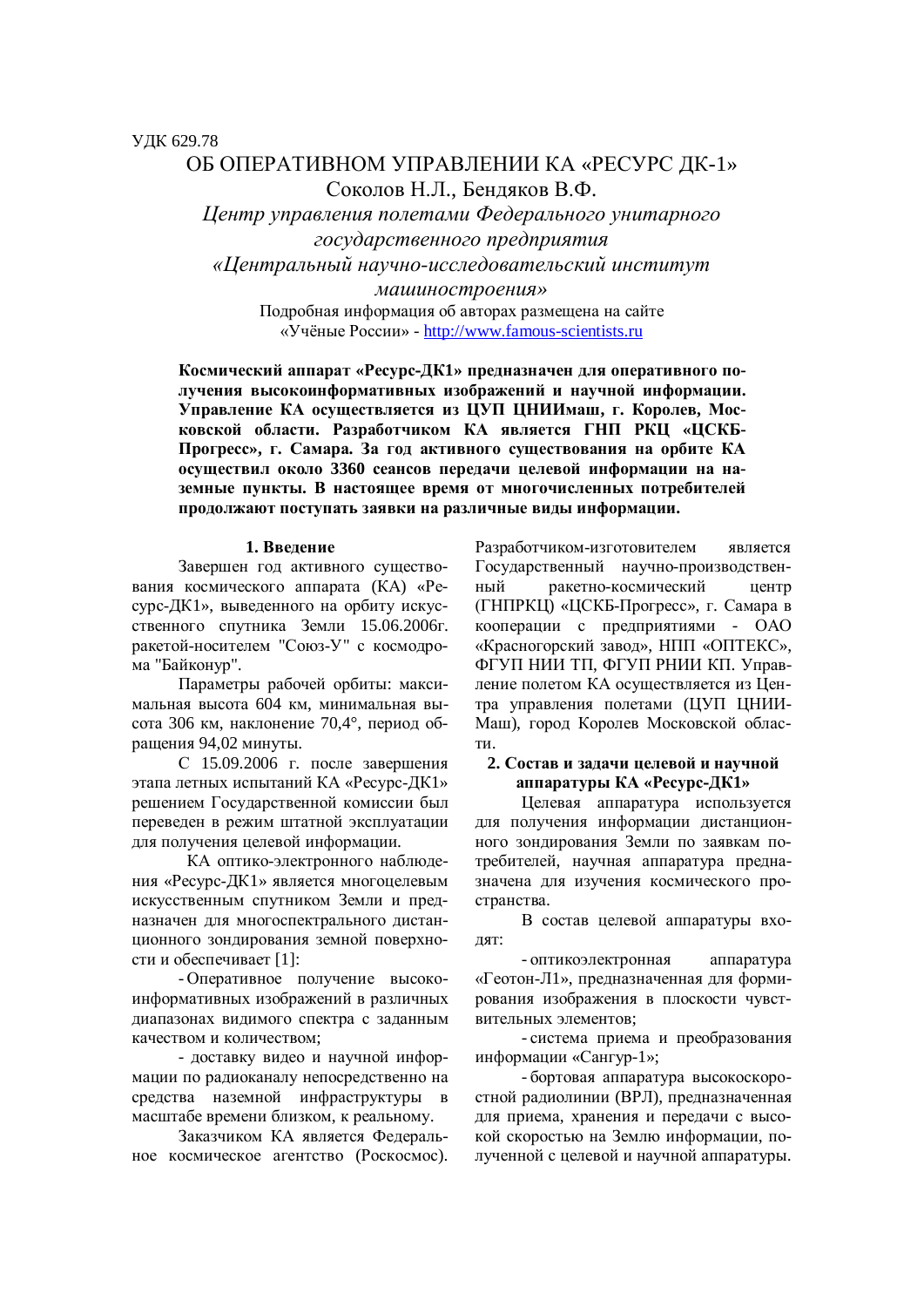Комплекс аппаратуры «Геотон-Л1», «Сангур-1» и ВРЛ позволяет обеспечить космические снимки заланной территории поверхности Земли по заявкам потребителей. Аппаратура позволяет осуществить съемку с разрешением на местности не менее 1 метра в панхроматическом диапазоне и от 2-х до 3-х метров в трех узких спектральных диапазонах. Ее производительность – до 700 000 км<sup>2</sup> в сутки.

Информация, полученная с КА, может быть использована для решения различных социально-экономических задач, в том числе:

- информационное обеспечение рационального природопользования и хозяйственной деятельности: составление каластров природных ресурсов, топографическое и тематическое картографирование;

- контроль состояния источников загрязнения атмосферы, воды и почвы с целью обеспечения природоохранных органов федерального и регионального уровней информацией для принятия управленческих решений;

- оперативный контроль чрезвычайных ситуаций техногенного и природного характера с целью эффективного планирования и своевременного проведения мероприятий по ликвидации их последствий.

На КА установлена научная аппаратура:

- итальянская аппаратура «Памела», предназначенная для поиска и исследования античастиц ядерного и электроннопозитронного состава первичных космических лучей в околоземном пространстве с целью решения фундаментальных проблем в области космологии. Состав участников эксперимента – Италия, Россия, Швеция, США. Германия:

- российская аппаратура «Арина» разработки МИФИ, предназначенная для регистрации высокоэнергичных электронов и протонов, их идентификации, выделения всплесков высокоэнергичных частиц – предвестников землетрясений.

### 3. Кооперация участников **VIIDABJICHUS** KA

Согласно концепции Роскосмоса, залачи управления КА научного и социально – экономического назначения (НСЭН), в том числе и КА «Ресурс-ДК1»,

возложены на ЦУП ЦНИИМаш. В ЦУП ЦНИИМаш созданы и неоднократно апробированы технические и программные средства, подготовлены квалифицированные специалисты, организована надежная связь со многими российскими и зарубежными организациями.

Для выполнения программы полета КА «Ресурс-ДК1» создана Главная оперативная группа управления (ГОГУ). Функции руководителя и заместителей руководителя полета, сменных руководителей полета, руководителей групп планирования и анализа возложены на специалистов ЦУП ЦНИИМаш.

Головной организацией по КА "Ресурс-ДК1" является ГНПРКЦ «ЦСКБ-Прогресс». На их представителей в ГОГУ возложены функции технического руководства при управлении КА.

Головной организацией по наземному комплексу управления КА "Ресурс-ДК1" является Научно-исследовательский институт точных приборов.

Головной организацией по использованию КА "Ресурс-ДК1" в интересах решения целевых задач – Главным оператором КА является Научный центр оперативного мониторинга Земли.

## 4. Основные задачи управления

### **ПОЛЕТОМ**

Для обеспечения эксплуатации КА по целевому применению персонал управления решает задачи:

- командно-программно-контрольного обеспечения<sup>•</sup>

- баллистико-навигационного обеспечения;

- информационно-телеметрического обеспечения;

- информационного взаимодействия ЦУП-ЦНИИМаш с организациями, участвующими в управлении КА;

- оперативного анализа работоспособности бортовой аппаратуры по данным телеметрической информации, включая выработку рекомендаций по выдаче командных воздействий на КА:

- летального анализа работоспособности бортовой аппаратуры с целью выявления тенденций и особенностей функционирования приборов. Это дает возможность скорректировать программу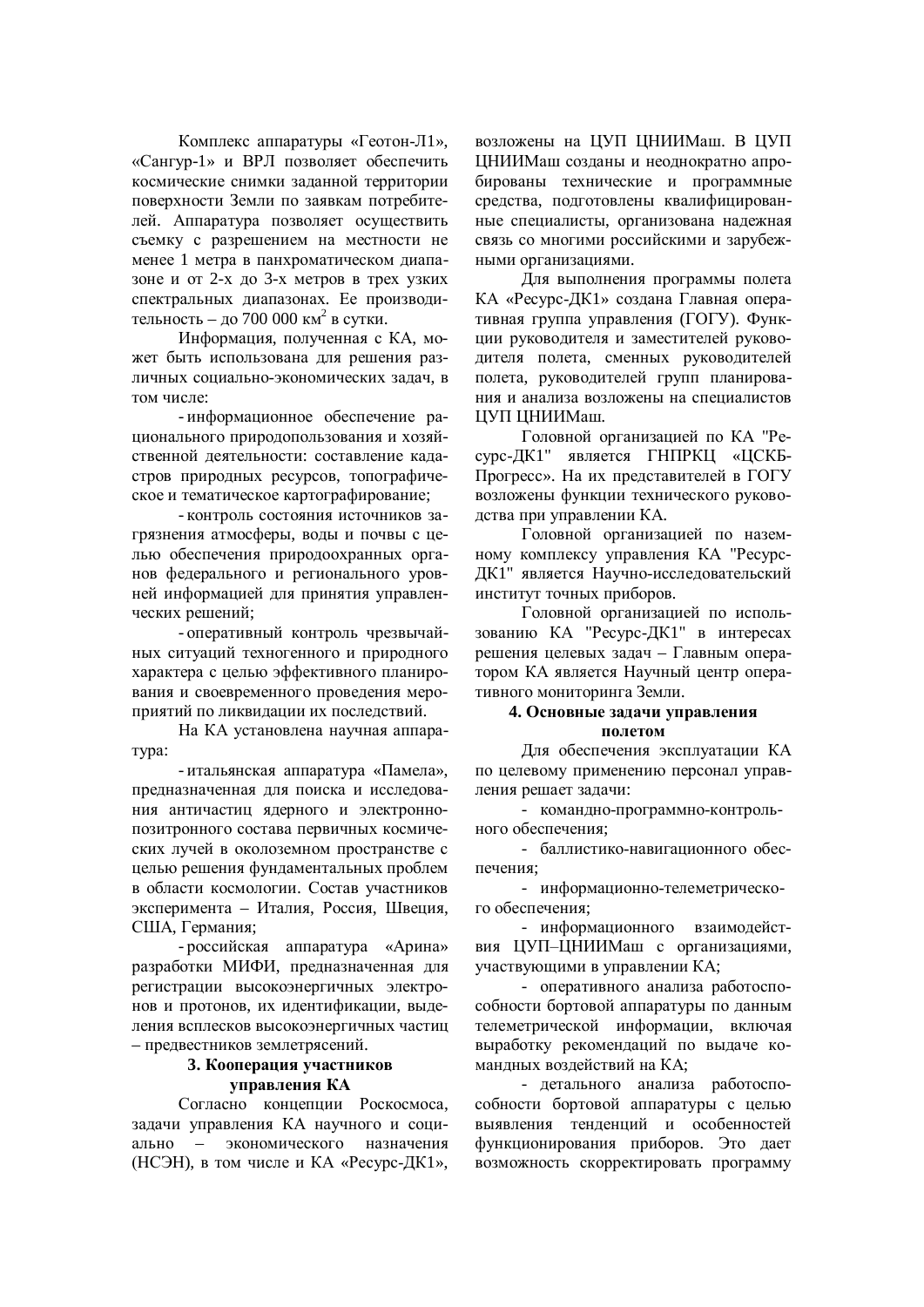управления с целью обеспечения более эффективного получения целевой информании:

- расчета рабочих программ для закладки на борт;

- реализации программ сеансов связи с КА.

Программы включают в себя списки разовых команд немедленного исполнения и программные команды, отрабатываемые бортовым комплексом управления в заданное время.

Закладка на борт рабочей программы целевой аппаратуры проводится с возможностью оперативной коррекции режимов съемки, на основе исходных данных, полученных из КТОИ:

Качественное выполнение залач управления КА позволяет с максимальной эффективностью реализовать программу управления бортовой аппаратуры, оперативно получать целевую информацию.

### 5. Состав и принципы построения **аппаратно – программных средств ЩУП КА**

Аппаратно-программные средства состоят из блоков, обеспечивающих независимое выполнение следующих специфических функций управления КА «Ресурс-ДК1»:

- формирования планов полета и массивов командно-программной информации;

- диагностирования состояния работоспособности бортовой аппаратуры КА;

- расчета прогноза движения КА, светотеневой обстановки, зон радиовидимости;

- обмена полетными данными с предприятиями Главного конструктора, Главного оператора, разработчиков бортовой аппаратуры.

Кроме того, для обеспечения управления привлекаются средства инфраструктуры ЦУП ЦНИИмаш: комплекс внешних информационных обменов, приема полных потоков телеметрической информации. передачи командно – программной информации на наземные средства управления, локальная вычислительная сеть, средства связи.

Следует отметить, что в течение первого года функционирования КА «Ресурс-ДК1» из ЦУП ЦНИИмаш осуществлялось независимое управление КА «Компас-2», разработки ГРЦ им. акалемика В.П. Макеева, с использованием других аппаратно-программных средств.

Для обеспечения управления КА в ЦУП-М созданы высокотехнологичные аппаратно – программные средства. При этом была реализована направленность на достижение следующих целей [2]:

- оперативность выполнения функций управления. Это было достигнуто с использованием параллельного решения задач управления. Вычислительный сервер выполнял только функции базы данных о полетной информации, а все функциональные задачи параллельно решались на персональных компьютерах.

- надежность решения задач управления. При этом использовался принцип горячего резервирования. В случаях неисправностей сервера или компьютеров решение задач автоматически переводилось на резервные средства без информационных и временных потерь.

- информационная безопасность вычислительного процесса. Для этого применялись как программные, так и аппаратные средства защиты информации (минимизация доступа входной информации через внешние устройства), реализованные группой СОБИ (система обеспечения безопасности информации).

#### **6. Особенности управления КА**

Олним из основных лостоинств объекта «Ресурс-ДК1» является возможность оперативной коррекции бортового программно-математического обеспечения с помощью командных воздействий, выдаваемых из ЦУП. Благодаря такой возможности персоналу ГОГУ улается оперативно парировать обнаруженные неисправности в работе бортовой аппаратуры КА, предотвращать развитие нештатных ситуаций и тем самым существенно повысить эффективность управления КА.

Другое достоинство заключается в возможности самодиагностирования состояния работоспособности бортовых систем. На основе оценки телеметрической информации предусмотрено автоматическое выявление неисправностей или сбоев в работе бортовой аппаратуры и выдача